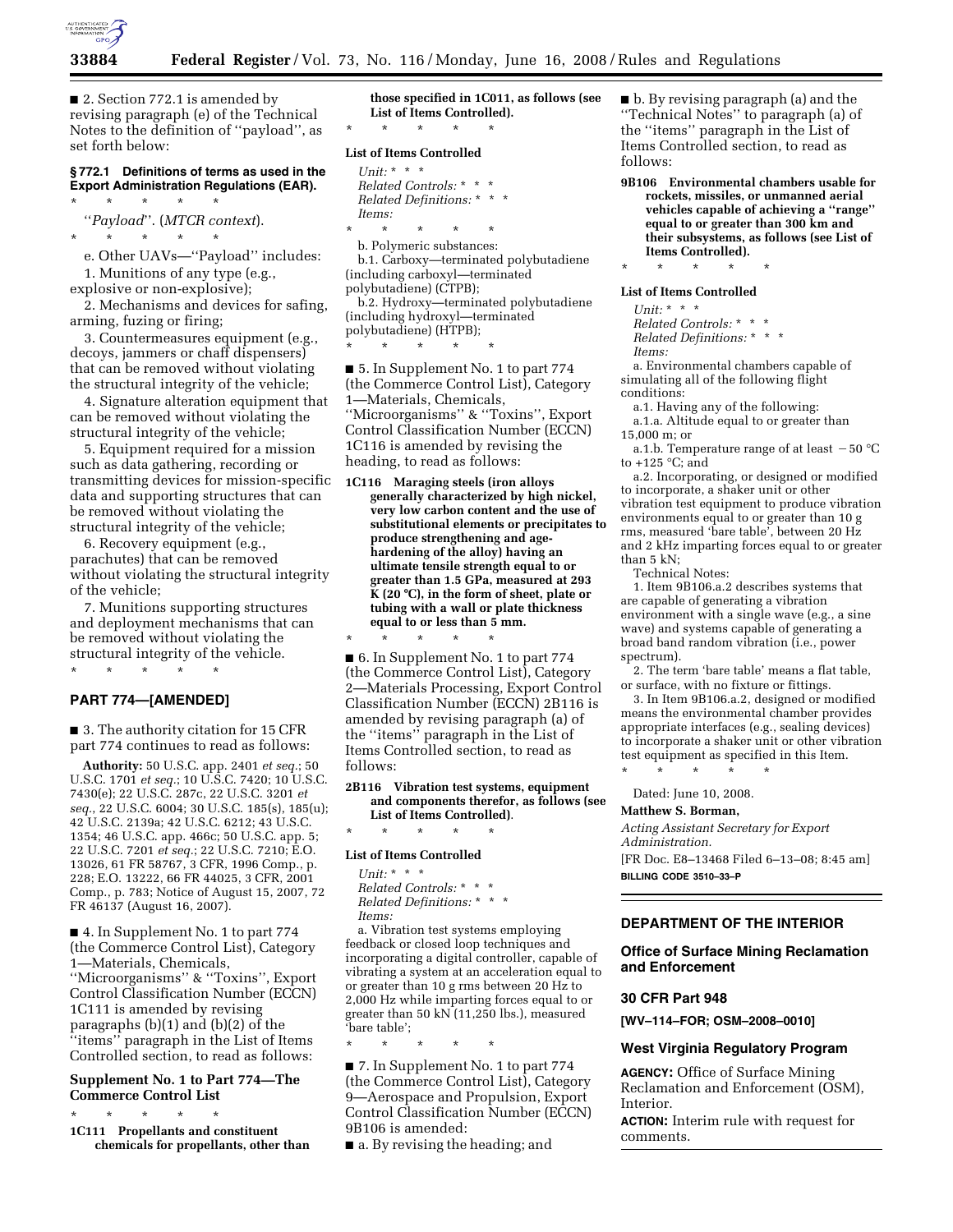**SUMMARY:** We are approving, on an interim basis, an amendment to the West Virginia regulatory program (the West Virginia program) under the Surface Mining Control and Reclamation Act of 1977 (SMCRA or the Act). West Virginia revised its Surface Coal Mining and Reclamation Act to effect changes concerning the special reclamation tax and other issues. The tax provisions of the amendment are intended to increase and extend the special reclamation tax, and create the Special Reclamation Water Trust Fund for the purpose of designing, constructing and maintaining water treatment systems on forfeited sites.

We are approving the reinstatement of the seven cents per ton special reclamation tax, its increase to seven and four-tenths cents per ton, as well as the creation of the Special Reclamation Water Trust Fund, on an interim basis, with our approval becoming effective upon publication of this interim rule. **DATES:** *Effective Date:* This rule is effective June 16, 2008. *Comment Date:*  We will accept written comments until 4 p.m., local time July 16, 2008. If requested, we will hold a public hearing on *July 11, 2008.* We will accept requests to speak until 4 p.m., local time on July 1, 2008.

**ADDRESSES:** You may submit comments by any of the following two methods:

• *Federal eRulemaking Portal: http:// www.regulations.gov.* The proposed rule has been assigned Docket ID: OSM– 2008–0010. If you would like to submit comments through the Federal eRulemaking Portal, go to *http:// www.regulations.gov* and do the following. Click on the ''Advanced Docket Search'' button on the right side of the screen. Type in the Docket ID OSM–2008–0010 and click the ''Submit'' button at the bottom of the page. The next screen will display the Docket Search Results for the rulemaking. If you click on OSM–2008– 0010, you can view the proposed rule and submit a comment. You can also view supporting material and any comments submitted by others.

• *Mail/Hand Delivery:* Mr. Roger W. Calhoun, Director, Charleston Field Office, Office of Surface Mining Reclamation and Enforcement, 1027 Virginia Street, East, Charleston, WV 25301. Please include the rule identifier (WV–114–FOR) with your written comments.

*Instructions:* All submissions received must include the agency Docket ID (OSM–2008–0010) for this rulemaking. For detailed instructions on submitting comments and additional information on the rulemaking process, see ''IV.

Public Comment Procedures'' in the **SUPPLEMENTARY INFORMATION** section of this document. You may also request to speak at a public hearing by any of the methods listed above or by contacting the individual listed under **FOR FURTHER INFORMATION CONTACT**.

*Docket:* The interim rule and any comments that are submitted may be viewed over the Internet at *http:// www.regulations.gov.* Look for Docket ID OSM–2008–0010. In addition, you may review copies of the West Virginia program, this amendment, a listing of any scheduled public hearings, and all written comments received in response to this document at the addresses listed below during normal business hours, Monday through Friday, excluding holidays. You may also receive one free copy of this amendment by contacting OSM's Charleston Field Office listed below.

- Mr. Roger W. Calhoun, Director, Charleston Field Office, Office of Surface Mining Reclamation and Enforcement, 1027 Virginia Street, East, Charleston, WV 25301, Telephone: (304) 347–7158. E-mail: *chfo@osmre.gov.*
- West Virginia Department of Environmental Protection, 601 57th Street, SE., Charleston, WV 25304, Telephone: (304) 926–0490.

In addition, you may review a copy of the amendment during regular business hours at the following locations:

- Office of Surface Mining Reclamation and Enforcement, Morgantown Area Office, 604 Cheat Road, Suite 150, Morgantown, West Virginia 26508, Telephone: (304) 291–4004. (By Appointment Only)
- Office of Surface Mining Reclamation and Enforcement, Beckley Area Office, 313 Harper Park Drive, Suite 3, Beckley, West Virginia 25801, Telephone: (304) 255–5265.

# **FOR FURTHER INFORMATION CONTACT:** Mr.

Roger W. Calhoun, Director, Charleston Field Office, Telephone: (304) 347– 7158. E-mail: *chfo@osmre.gov.* 

#### **SUPPLEMENTARY INFORMATION:**

- I. Background on the West Virginia Program II. Description and Submission of the
- Amendment
- III. OSM's Findings
- IV. Public Comment Procedures
- V. OSM's Decision
- VI. Procedural Determinations

## **I. Background on the West Virginia Program**

Section 503(a) of the Act permits a State to assume primacy for the regulation of surface coal mining and reclamation operations on non-Federal and non-Indian lands within its borders by demonstrating that its program includes, among other things, ''\* \* \* a State law which provides for the regulation of surface coal mining and reclamation operations in accordance with the requirements of the Act.\* and rules and regulations consistent with regulations issued by the Secretary pursuant to the Act.'' See 30 U.S.C.  $1253(a)(1)$  and  $(7)$ . On the basis of these criteria, the Secretary of the Interior conditionally approved the West Virginia program on January 21, 1981. You can find background information on the West Virginia program, including the Secretary's findings, the disposition of comments, and conditions of approval of the West Virginia program in the January 21, 1981, **Federal Register** (46 FR 5915). You can also find later actions concerning West Virginia's program and program amendments at 30 CFR 948.10, 948.12, 948.13, 948.15, and 948.16.

## **II. Description and Submission of the Amendment**

By letter dated April 8, 2008, and received electronically on April 17, 2008 (Administrative Record Number WV–1503), the West Virginia Department of Environmental Protection (WVDEP) submitted an amendment to its program under SMCRA (30 U.S.C. 1201 *et seq.*). The amendment includes changes to the West Virginia Code of State Regulations (CSR) and West Virginia Surface Coal Mining and Reclamation Act (WVSCMRA) as contained in Committee Substitutes for Senate Bills 373 and 751 concerning a variety of topics including new language regarding technical completeness, sediment control, storm water runoff, blasting, excess spoil fills, bonding programs, special reclamation tax, water quality, seismograph records, and definitions. OSM is publishing, under a separate **Federal Register** notice, the proposed rule and request for comments on changes in the amendment that are not specifically addressed by this action.

Committee Substitute for Senate Bill 751 amended Section 22–3–11 of the WVSCMRA. As stated in the April 8, 2008, letter transmitting the amendment, the revisions contained in Senate Bill 751 related "\* \* \* generally to the special reclamation tax by establishing the Special Reclamation Water Trust Fund; continuing and reimposing a tax on clean coal mined for deposit into both funds; requiring the Secretary to look at alternative programs; and authorizing the Secretary to promulgate legislative rules implementing the alternative programs.''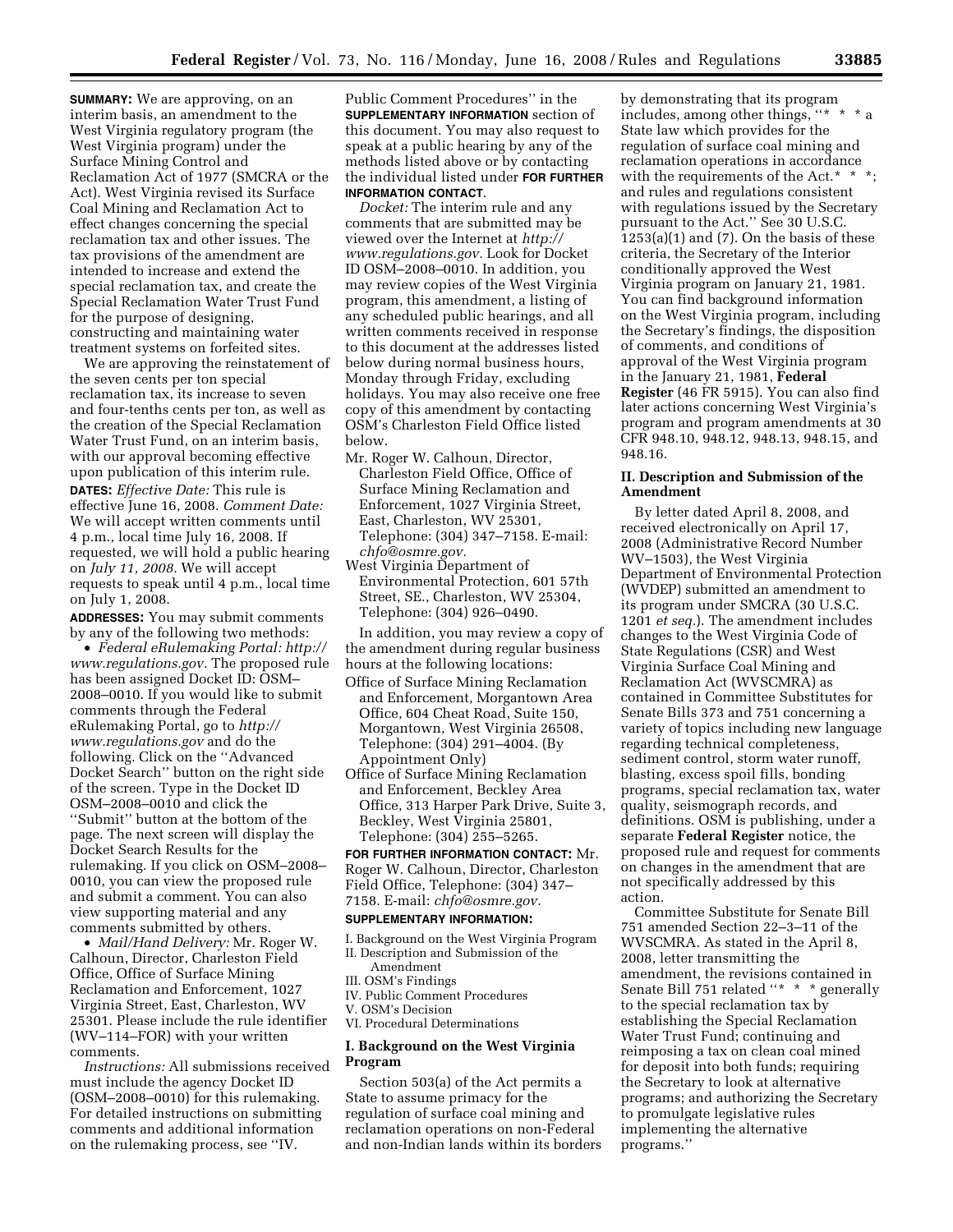Specifically, the amended language relating to the special reclamation tax and the Special Reclamation Water Trust Fund reads as follows:

§ 22–3–11. Bonds; amount and method of bonding; bonding requirements; special reclamation tax and funds; prohibited acts; period of bond liability.

(g) The Special Reclamation Fund previously created is continued. The Special Reclamation Water Trust Fund is created within the State Treasury into and from which moneys shall be paid for the purpose of assuring a reliable source of capital to reclaim and restore water treatment systems on forfeited sites. The moneys accrued in both funds, any interest earned thereon and yield from investments by the State Treasurer or West Virginia Investment Management Board are reserved solely and exclusively for the purposes set forth in this section and section seventeen, article one of this chapter. The funds shall be administered by the secretary who is authorized to expend the moneys in both funds for the reclamation and rehabilitation of lands which were subjected to permitted surface mining operations and abandoned after the third day of August, one thousand nine hundred seventy-seven, where the amount of the bond posted and forfeited on the land is less than the actual cost of reclamation, and where the land is not eligible for abandoned mine land reclamation funds under article two of this chapter. The secretary shall develop a long-range planning process for selection and prioritization of sites to be reclaimed so as to avoid inordinate short-term obligations of the assets in both funds of such magnitude that the solvency of either is jeopardized. The secretary may use both funds for the purpose of designing, constructing and maintaining water treatment systems when they are required for a complete reclamation of the affected lands described in this subsection. The secretary may also expend an amount not to exceed ten percent of the total annual assets in both funds to implement and administer the provisions of this article and, as they apply to the Surface Mine Board, articles one and four, chapter twenty-two-b of this code.

(h)(1) For tax periods commencing on and after the first day of July, two thousand eight, every person conducting coal surface mining shall remit a special reclamation tax as follows:  $(A)$  For the initial period of twelve months, ending the thirtieth day of June, two thousand nine, seven and four-tenths cents per ton of clean coal mined, the proceeds of which shall be allocated by the secretary for deposit in the Special Reclamation Fund and the Special Reclamation Water Trust Fund; (B) an additional seven cents per ton of clean coal mined, the proceeds of which shall be deposited in the Special Reclamation Fund. The tax shall be levied upon each ton of clean coal severed or clean coal obtained from refuse pile and slurry pond recovery or clean coal from other mining methods extracting a combination of coal and waste material as part of a fuel supply. The additional seven-cent tax shall be reviewed and, if necessary, adjusted annually by the Legislature upon recommendation of the council pursuant to the provisions of section

seventeen, article one of this chapter: *Provided,* That the tax may not be reduced until the Special Reclamation Fund and Special Reclamation Water Trust Fund have sufficient moneys to meet the reclamation responsibilities of the state established in this section.

#### **III. OSM's Findings**

Effective upon publication of this interim rule, we are approving the revisions to section 22–3–11(g) and (h)(1) of the WVSCMRA, which reinstate and increase the Special Reclamation Tax and create the Special Reclamation Water Trust Fund on an interim basis. Since these revisions increase revenues into the State's alternative bonding system and establish a Special Reclamation Water Trust Fund to be used to design, construct and maintain water treatment systems on forfeited sites, we find that they are no less effective than the Federal regulations at 30 CFR 800.11(e). Because our approval of these revisions is interim in nature, and in order to satisfy the public participation requirements for approval or disapproval of State program amendments we will accept comments on the reinstatement of and increase in the Special Reclamation Tax and on the creation of the Special Reclamation Water Trust Fund in accordance with section IV of this **Federal Register**  notice. Following our review of the comments received, we will issue a final rule announcing the Director's final decision on the revisions to section 22– 3–11(g) and (h)(1) of the WVSCMRA that are the subject of this interim rule.

Pursuant to the Administrative Procedure Act at 5 U.S.C. § 553(b)(3)(B), we find that good cause exists to approve the revisions to section 22–3– 11(g) and (h)(1) of the WVSCMRA on an interim basis without notice and opportunity for comment, because to require notice and opportunity for comment now would be contrary to the public interest in that it would delay the start of the collection of the increased Special Reclamation Tax. Enrolled Committee Substitute for Senate Bill 751 becomes effective under State law on July 1, 2008, and the public interest in the accomplishment of prompt and thorough reclamation of bond forfeiture sites, including water treatment of discharges therefrom, will be adversely affected if the 7.4 cent per ton Special Reclamation Tax cannot be collected on and after that effective date. In any event, as explained above, the public will have an opportunity to comment on the reinstatement of and increase in the Special Reclamation Tax, and on the creation of the Special Reclamation

Water Trust Fund, before we make a final decision.

#### **IV. Public Comment Procedures**

Under the provisions of 30 CFR 732.17(h), we are seeking your comments on whether these amendments satisfy the applicable program approval criteria of 30 CFR 732.15. If we approve these revisions, they will become part of the West Virginia program.

#### *Written Comments*

Send your written comments to OSM at one of the addresses given above. Your comments should be specific, pertain only to the issues proposed in this rulemaking, and include explanations in support of your recommendations. We may not consider or respond to your comments when developing the final rule if they are received after the close of the comment period (see **DATES**) or sent to an address other than those listed above (see **ADDRESSES**).

#### *Availability of Comments*

Before including your address, phone number, e-mail address, or other personal identifying information in your comment, you should be aware that your entire comment—including your personal identifying information—may be made publicly available at any time. While you can ask us in your comment to withhold your personal identifying information from public review, we cannot guarantee that we will be able to do so.

#### *Public Hearing*

If you wish to speak at the public hearing, contact the person listed under **FOR FURTHER INFORMATION CONTACT** by 4 p.m. (Eastern time), on *July 1, 2008*. If you are disabled and need reasonable accommodation to attend a public hearing, contact the person listed under **FOR FURTHER INFORMATION CONTACT**. We will arrange the location and time of the hearing with those persons requesting the hearing. If no one requests an opportunity to speak, we will not hold a hearing.

To assist the transcriber and ensure an accurate record, we request, if possible, that each person who speaks at the public hearing provide us with a written copy of his or her comments. The public hearing will continue on the specified date until everyone scheduled to speak has been given an opportunity to be heard. If you are in the audience and have not been scheduled to speak and wish to do so, you will be allowed to speak after those who have been scheduled. We will end the hearing after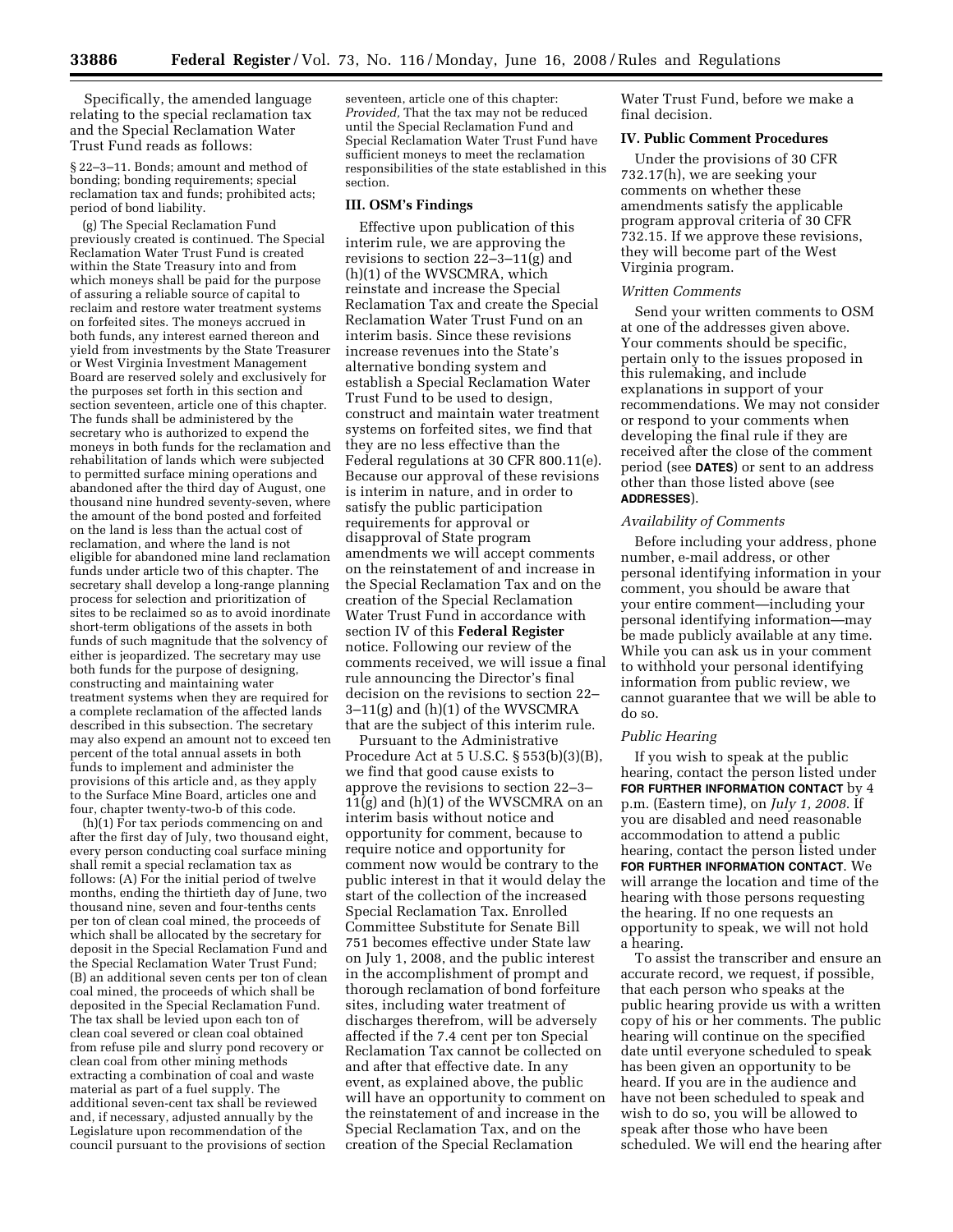everyone scheduled to speak and others present in the audience who wish to speak, have been heard.

#### *Public Meeting*

If there is only limited interest in participating in a public hearing, we may hold a public meeting rather than a public hearing. If you wish to meet with us to discuss the amendment, please request a meeting by contacting the person listed under **FOR FURTHER INFORMATION CONTACT**. All such meetings will be open to the public and, if possible, we will post notices of meetings at the locations listed under **ADDRESSES**. We will make a written summary of each meeting a part of the Docket for this rulemaking.

#### **V. OSM's Decision**

Based on the above findings, we are approving on an interim basis, the specific revisions outlined above to the West Virginia program as provided to us on April 17, 2008. To implement this decision, we are amending the Federal regulations at 30 CFR Part 948, which codify decisions concerning the West Virginia program. We find that good cause exists under 5 U.S.C. 553(d)(3) to make this interim rule effective immediately. Section 503(a) of SMCRA requires that the State's program demonstrate that the State has the capability of carrying out the provisions of the Act and meeting its purposes. Making this rule effective immediately will expedite that process. SMCRA requires consistency of State and Federal standards.

## **VI. Procedural Determinations**

#### *Executive Order 12630—Takings*

This rule does not have takings implications. This determination is based on an analysis of the State submission.

## *Executive Order 12866—Regulatory Planning and Review*

This rule is exempt from review by the Office of Management and Budget under Executive Order 12866.

### *Executive Order 12988—Civil Justice Reform*

The Department of the Interior has conducted the reviews required by section 3 of Executive Order 12988 and has determined that this rule meets the applicable standards of subsections (a) and (b) of that section. However, these standards are not applicable to the actual language of State regulatory programs and program amendments because each program is drafted and promulgated by a specific State, not by OSM. Under sections 503 and 505 of

SMCRA (30 U.S.C. 1253 and 1255) and the Federal regulations at 30 CFR 730.11, 732.15, and 732.17(h)(10), decisions on proposed State regulatory programs and program amendments submitted by the States must be based solely on a determination of whether the submittal is consistent with SMCRA and its implementing Federal regulations and whether the other requirements of 30 CFR Parts 730, 731, and 732 have been met.

## *Executive Order 13132—Federalism*

This rule does not have Federalism implications. SMCRA delineates the roles of the Federal and State governments with regard to the regulation of surface coal mining and reclamation operations. One of the purposes of SMCRA is to ''establish a nationwide program to protect society and the environment from the adverse effects of surface coal mining operations.'' Section 503(a)(1) of SMCRA requires that State laws regulating surface coal mining and reclamation operations be ''in accordance with'' the requirements of SMCRA, and Section 503(a)(7) requires that State programs contain rules and regulations ''consistent with'' regulations issued by the Secretary pursuant to SMCRA.

## *Executive Order 13175—Consultation and Coordination With Indian Tribal Governments*

In accordance with Executive Order 13175, we have evaluated the potential effects of this rule on Federallyrecognized Indian tribes and have determined that the rule does not have substantial direct effects on one or more Indian tribes, on the relationship between the Federal Government and Indian tribes, or on the distribution of power and responsibilities between the Federal Government and Indian tribes. The basis for this determination is that our decision is on a State regulatory program and does not involve a Federal regulation involving Indian lands.

## *Executive Order 13211—Regulations That Significantly Affect the Supply, Distribution, or Use of Energy*

On May 18, 2001, the President issued Executive Order 13211 which requires agencies to prepare a Statement of Energy Effects for a rule that is (1) considered significant under Executive Order 12866, and (2) likely to have a significant adverse effect on the supply, distribution, or use of energy. Because this rule is exempt from review under Executive Order 12866 and is not expected to have a significant adverse effect on the supply, distribution, or use

of energy, a Statement of Energy Effects is not required.

#### *National Environmental Policy Act*

This rule does not require an environmental impact statement because section 702(d) of SMCRA (30 U.S.C. 1292(d)) provides that agency decisions on proposed State regulatory program provisions do not constitute major Federal actions within the meaning of section 102(2)(C) of the National Environmental Policy Act (42 U.S.C. 4332(2)(C)).

## *Paperwork Reduction Act*

This rule does not contain information collection requirements that require approval by OMB under the Paperwork Reduction Act (44 U.S.C. 3507 *et seq*.).

### *Regulatory Flexibility Act*

The Department of the Interior certifies that this rule will not have a significant economic impact on a substantial number of small entities under the Regulatory Flexibility Act (5 U.S.C. 601 *et seq.*). The State previously had a special reclamation tax of \$0.07 per ton of clean coal mined which expired on September 1, 2006. The tax was used to reclaim bond forfeiture sites in the State. On March 27, 2008, the Governor signed into law a bill that reinstated and increased the special reclamation tax to \$0.074 per ton for the period July 1, 2008, through June 30, 2009 and created the Special Reclamation Water Trust Fund for the purpose of designing, constructing and maintaining water treatment systems at bond forfeiture sites. Mined coal would also be subject to an additional tax of \$0.07 or a total tax of \$0.144 per ton. The combined tax rate of \$0.144 will yield approximately \$10.7 million in additional revenue for bond forfeiture reclamation, including water treatment, during this 12-month period. The tax is payalabe by all coal operators mining coal in West Virginia, regardless of size.

## *Small Business Regulatory Enforcement Fairness Act*

Based upon the above analysis and discussion, we have determined that this rule is not a major rule under 5 U.S.C. 804(2), the Small Business Regulatory Enforcement Fairness Act. This rule: (a) Does not have an annual effect on the economy of \$100 million; (b) Will not cause a major increase in costs or prices for consumers, individual industries, Federal, State, or local government agencies, or geographic regions; and (c) Does not have significant adverse effects on competition, employment, investment,